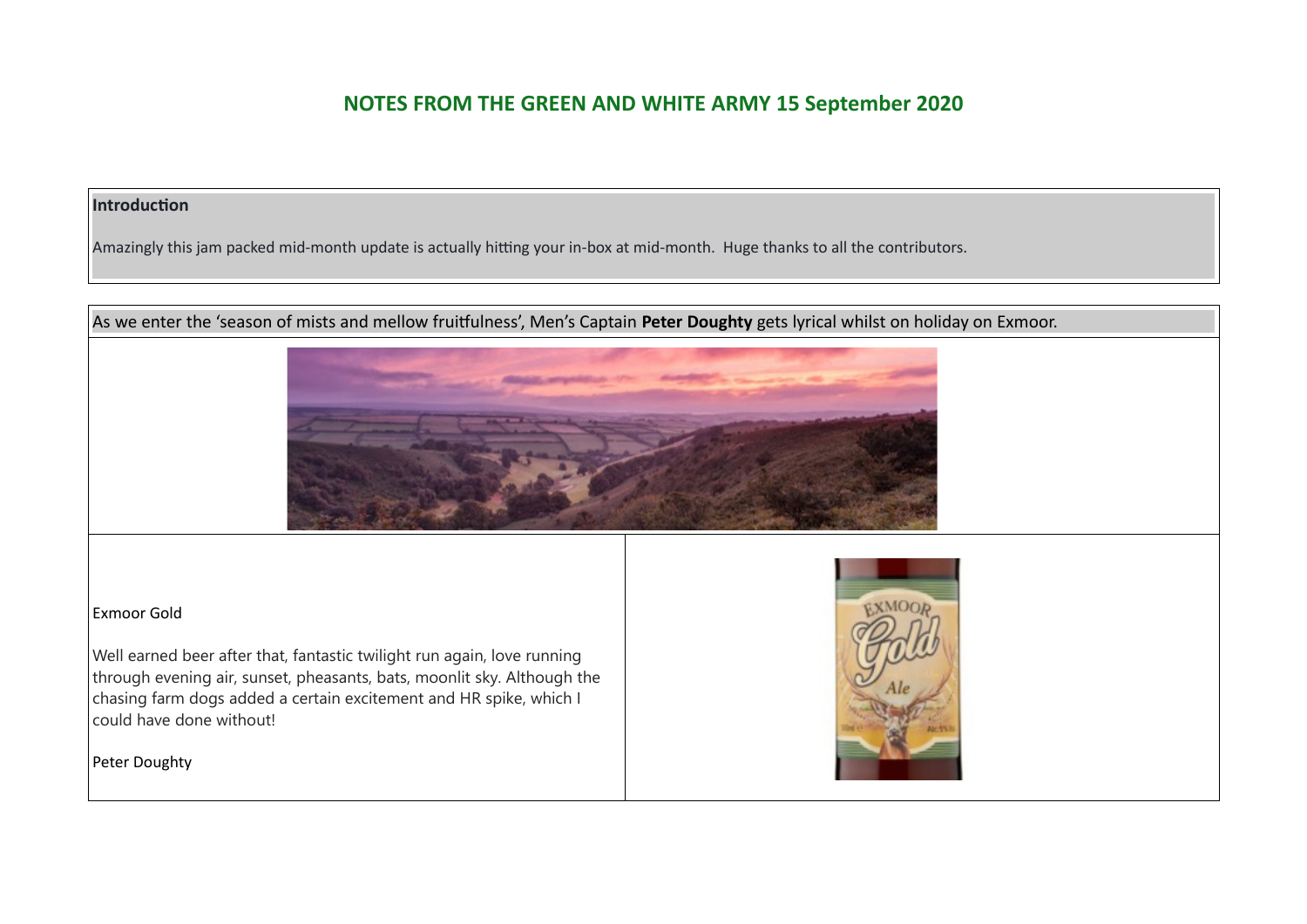In my naivety I thought the **Dorset Coast Path** was something people spent a week or so walking along. However **Felicity Hooper** and **Darryl Corbin-Jones** ran a huge chunk of it in one go on Saturday,

Weymouth farkrun to the ferry with Darryl DCJ - let's run back from Weymouth Me - that's a good idea It was an incredible run, I loved every minute and I'm really grateful to Darryl for coming up with this idea. The scenery along the coast is beautiful but oh wow the hills are tough. I'd done bits before and knew it was steep but I'd forgotten how steep, and the steps, they are endless at times. I may be crazy but it was good to attempt something that pushed the limit of what I thought I was capable of and really didn't know whether I could complete it. I'm very proud of what we achieved. Awesome day out with DCJ along the coast.

Felicity Hooper



Weymouth Farkrun and run to Ferry with Fizz... Not the flattest  $\Box$  Darryl Corbin-Jones route.

Fizz will blame me but I'll blame her, had a silly idea about running home from Weymouth she didn't say no so why not give it a go. Typical me I didn't really expect the hills to be as steep as there are or as many, quickly learnt the hard way, and road shoes are not really the desired footwear. I admit I had doubts around 10 miles I'd finish, Fizz didn't once complain or look like she had any doubts. We had a great run walk plan and we discovered Fizz walks so so bloody quick that she set the pace for the walk and I'd do the running.

Some amazing views and a truly amazing experience. So many highlights but not being thrown of the a cliff for moaning is up there. Honestly a great day and very pleased we achieved what we set out to do. Learned a lot about trail running and also Fizz is a nutcase!

I'd recommend it to anyone to do, it wasn't really that hard but we didn't want to make it look easy so took our time and clowned around for 11 hours



Miles: 38.89 Elevation Gain: 6,782ft Time on their Feet: 11 hours, two minutes 44 seconds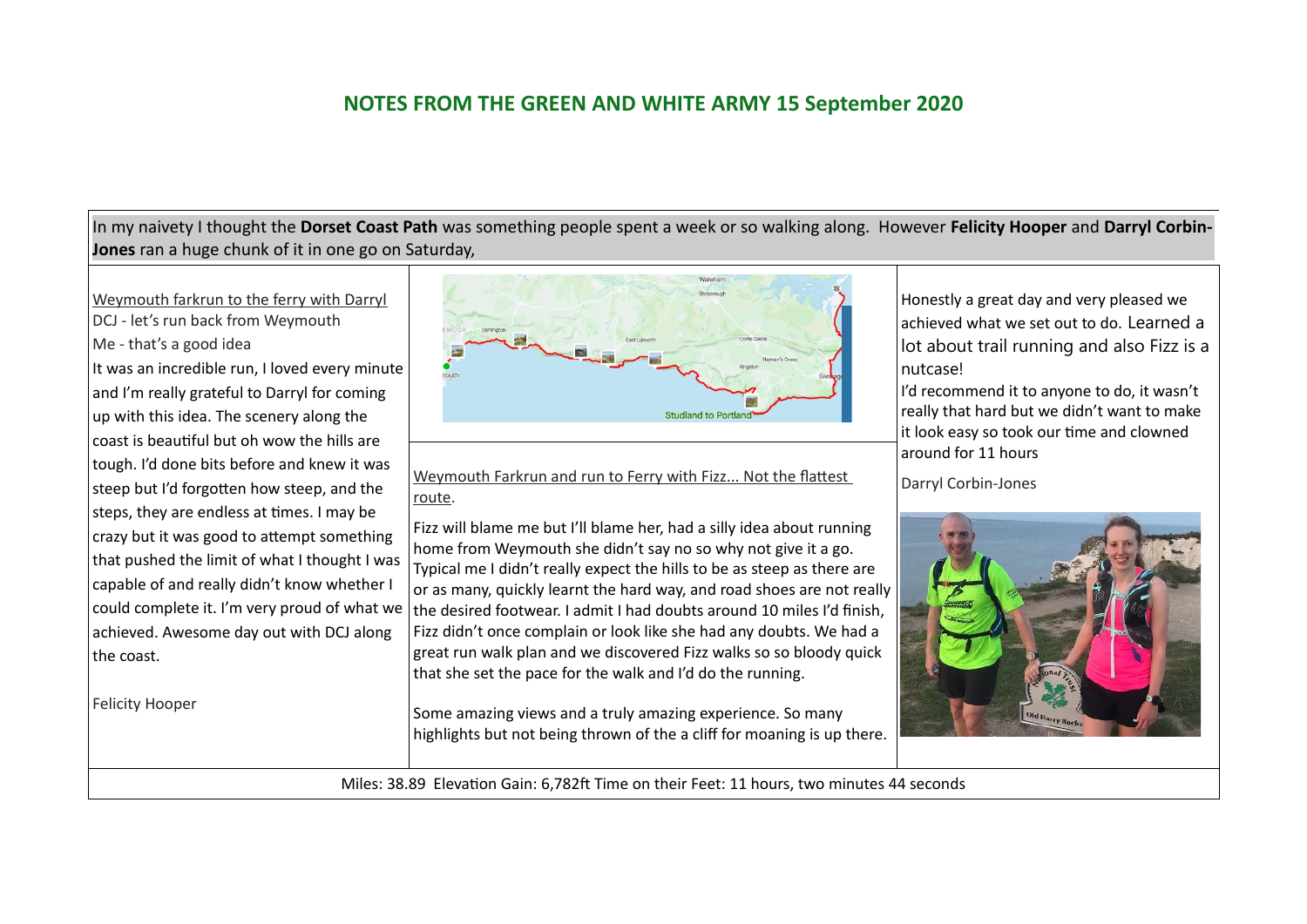

The latest guidance from England Athletics is that "… the recent announcement from the Government results in NO CHANGE to Athletics and Running activities ..." So, our Wednesday 'social/looping back/no one runs alone'' run can continue. We'll continue to meet on the prom by the Durley Inn at seven  $\sim$  o'clock and until we see the back of the virus we will run in groups of no more than six so please do book with me in advance at; [wrcclive7@gmail.co](mailto:wrcclive7@gmail.co). With the virus appearing to get a second wind, **we'll need to be extra vigilant with our social distancing** on a Wednesday and please don't attend if you are feeling unwell.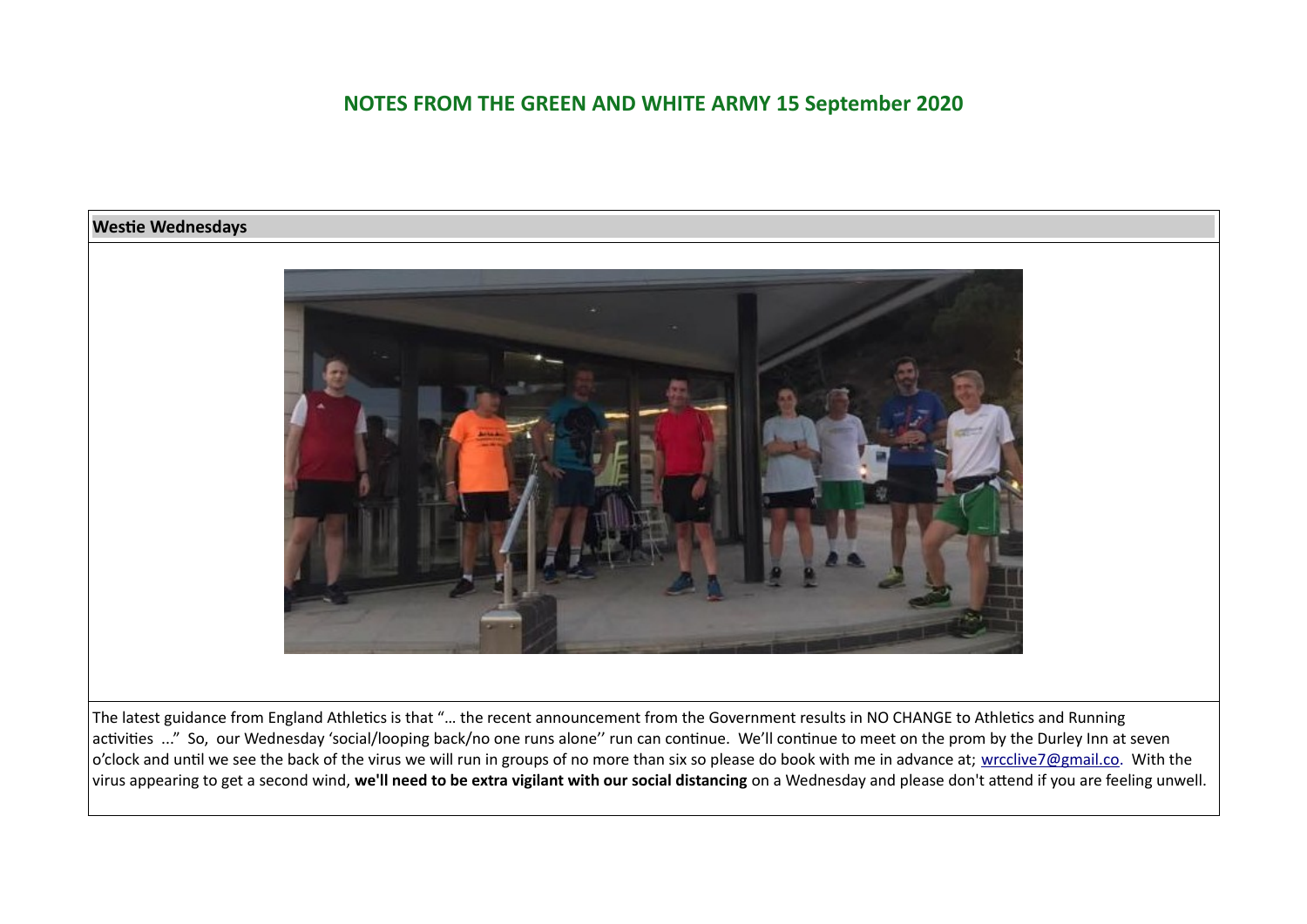#### Lock down has affected us all in different ways. Take it away **Peter Rejchrt**:

"Where do you see yourself in five years' time?" A favourite interview question, to which my response would normally go along the lines of a rapidly changing external environment and how difficult it is to devise a personal plan in the face of such extrinsic uncertainties. I rarely got the job, but then 2020 happened and who predicted an external event of such magnitude that much of what we've taken for granted got turned on its head? Including, as for so many others, a raft of race cancellations.

When confronted with such a huge environmental change, it seems humans react differently and I started running. A bit more than before, to be exact trebling my weekly distance. Our beloved club secretary Clive has on countless occasions asked me why do I keep running when there are no races for motivation? So, this is an attempt to crystallise my own thinking having completed an unintended 100 days, and counting, running sequence.

My starting point back in March was a UK government-imposed lockdown (LD) and accompanying edict on exercise, which I interpreted as you have a right to leave your property once a day for exercise, you better make sure you use your daily allowance. At the same time, my weight-lifting gym closed and I moved into the garage, but mentally my focus shifted to the great outdoors and I became more a runner who fits in resistance training when he can.

At the same time a reading recommendation by our former chairman Neil convinced me to re-read Murakami's *What I Talk About When I Talk About Running.* As a Nipponophile and keen reader of

Murakami, this seemed appropriate timing. Spoiler alert...avert your eyes from the next line if it's on your to do list. The fundamental crux of his book on running is that even when running in a marathon race you are actually running against yourself.

So, who needs racing? And you have to go out once a day. And I'm extremely privileged to live on the edge of the New Forest with a multitude of footpaths and tracks. So I set off to explore and re-discover long since forgotten paths. This then became a theme for the first full month of LD. I soon started to realise just how fortunate I am and the old ways of chasing up the M3 for a Sunday 10k or spending hours trundling on Dorset's back roads to get to a race really aren't so important when you have an entire national park on the doorstep.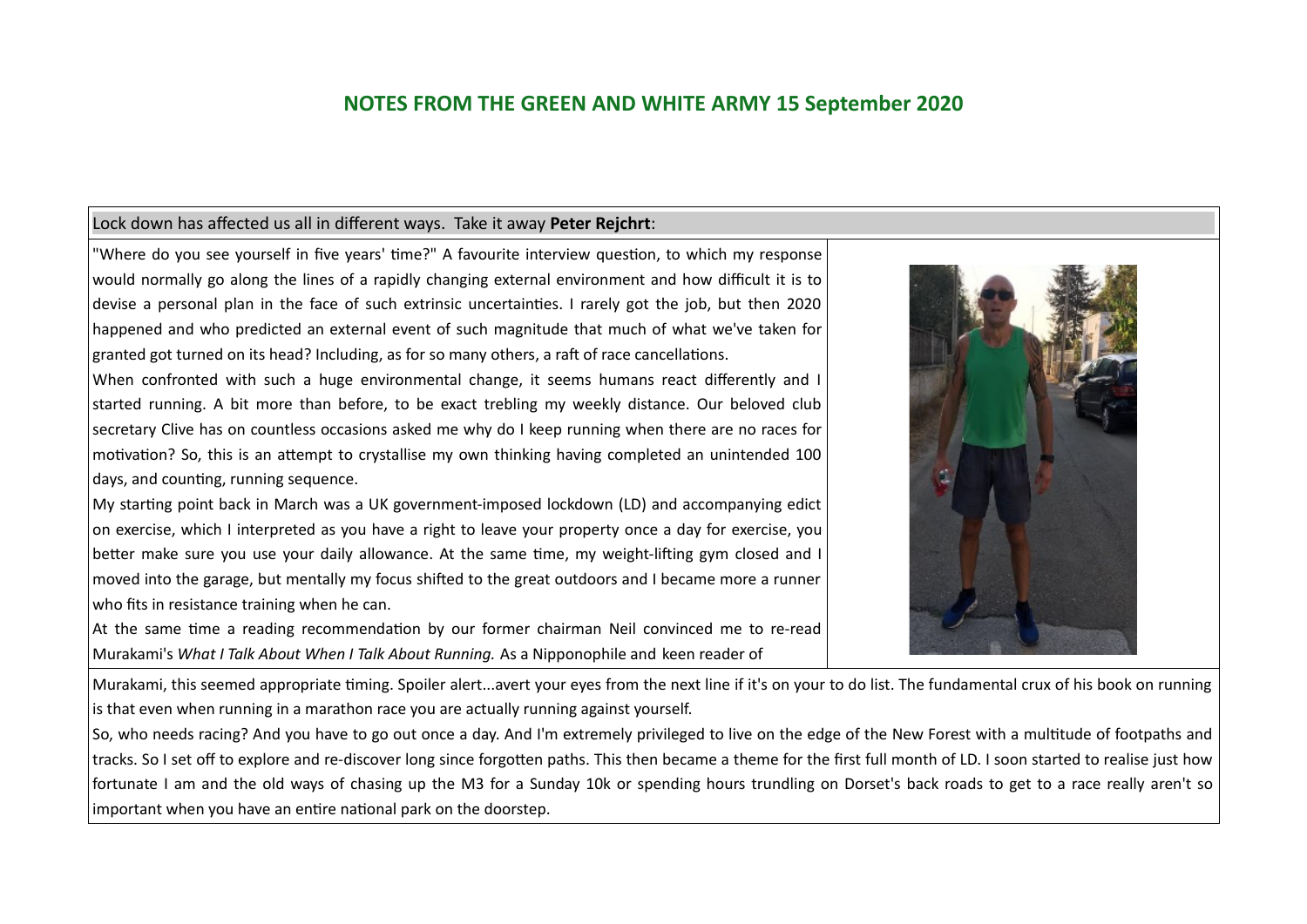#### **Continued:**

On the western escarpment of the New Forest there's a fair few hills and so that became a theme for June, finishing the month with enough elevation to conquer the highest Andean peaks (Aconcagua, 6962m). Having themes and mini-challenges has certainly helped with keeping motivated, even on days where the legs, body and mind ache. These were monthly or smaller mini challenges, such as:

- Trying to get to the southern New Forest south of the A31 (and making it back)
- Running to two counties (I have a choice of Wiltshire and Dorset that are runnable)
- Running through all of the tunnel underpasses of the A31 as it crosses the New Forest
- Creating a time trial route, participating in 1MC and 2km challenges.

The new path a day and as much hilleage as possible have been constants.

Then in July I discovered Strava segments. These are a good way of competing virtually on defined segments against runners you may or may not know. Getting on the segment leader board is a good way of testing your speed on different terrain, elevation and stage lengths from 150m to 4.2km. Getting the course record and Strava crown, of course, is also a great challenge and sense of achievement. And I now have a few of these under the belt, which helps to keep you motivated, especially when some of the local students start chasing you and taking your hard-earned crowns.

As you may have gathered from the interview answer, forward planning isn't necessarily at the forefront of my thinking, therefore 100 days of running, well, it just happened. In April and May I did have a few "rest" days when I swapped running or walking. Those who know me well will know that rest usually involved cutting down trees, knocking down the house, yoga, gym and anything but conventional rest. I was, however, finding it harder rather than easier to get back to the running after my walking days, so I just continued running. And continued. As have all the little motivational aids, such as hills, segments and new paths.

Some of the running fraternity talk of a lost year, for me it's been an absolutely amazing year. From the wealth of opportunities, the challenges, re-discovering the joy of running, the continuity, seeing the change of the seasons, being out in nature, spotting wildlife, appreciating the length of the heather flowering season on the heathlands. I could go on. Even connecting with neighbours within 500m of home that I never knew are decent runners, the benefit of stalking other runners' Strava segments!

And so I feel vindicated in my interview question response. Would I have planned it? No. I would still be in my old ways driving along a tedious motorway to workout in a less than salubrious student gym for 2 hours a day and racing on Sundays. Have I adapted to the change in the external environment? I'll let you be the judge. Will it stick? I hope so. Undoubtedly, there are challenges ahead as the days darken and the weather is less kind to a fair-weather runner. Has it changed me? For someone with feet as itchy and restless as mine, I won't deny there's probably a couple of big international road races that might still hold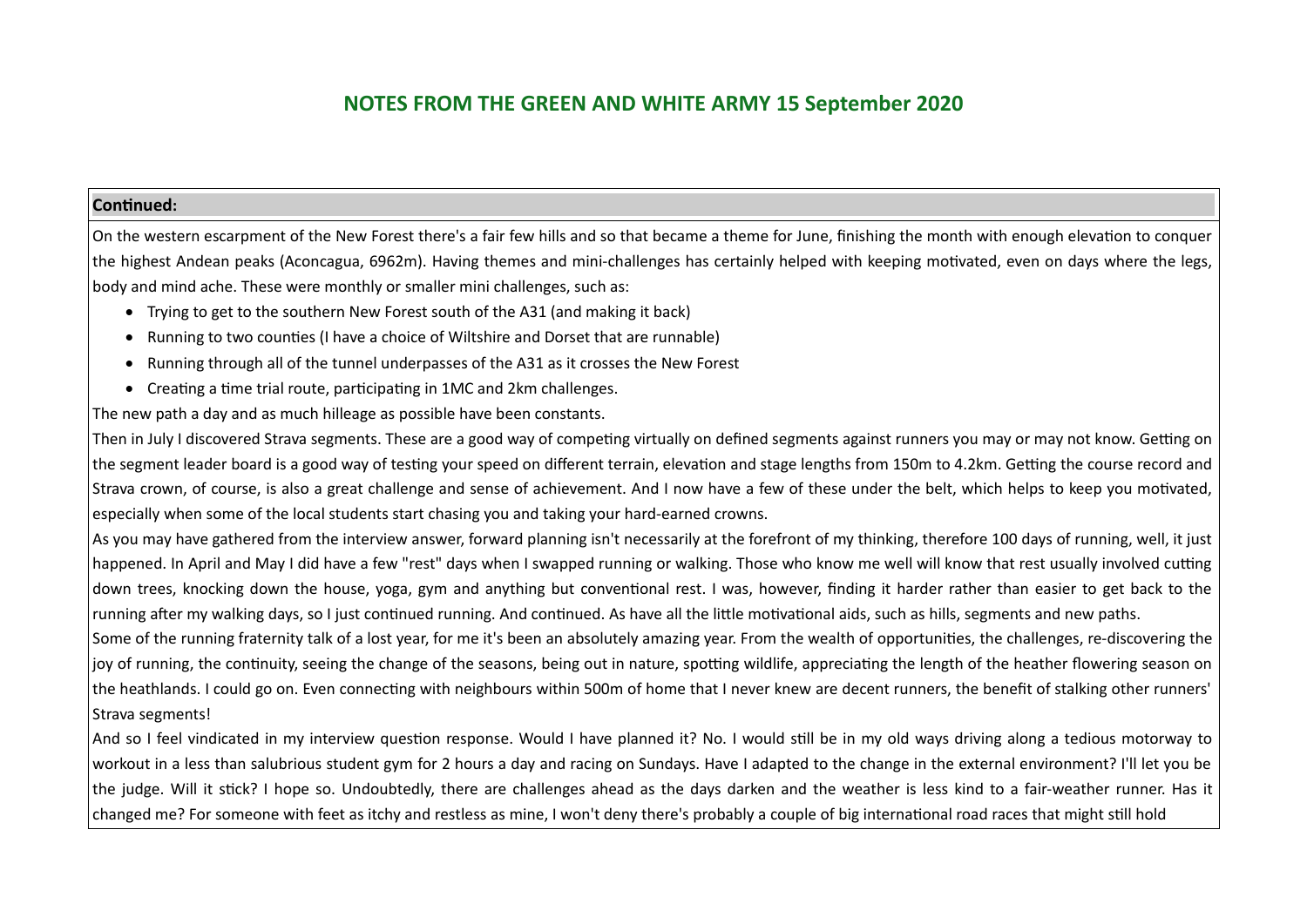#### **Continued:**

some attraction. But I whole-heartedly believe 2020 has helped me understand more of why I run and what I enjoy about running. And yes, these are long Rejchrt ramblings about the philosophy of running without actually answering the question of why run 100 days in a row, averaging as of this writing on 9/9/2020 after 107 days, 13.9km per day with 221m of hills a day. Yes, the distance is probably rather high and my local terrain rather tough for this level of daily activity to be sustainable, but I don't have a crystal ball: We're in an ongoing global pandemic, we're still alive and still mobile, so let's get out there.

For those of a data bent, here's a few metric stats:

| Sequence days | <b>Distance</b> | Elevation |  |
|---------------|-----------------|-----------|--|
| $1 - 25$      | 351.7           | 6107      |  |
| 26-50         | 343.2           | 5647      |  |
| 51-75         | 364.3           | 5534      |  |
| 76-100        | 326.5           | 5154      |  |
| <b>Total</b>  | 1,385.7         | 22.442    |  |
| Average       | 346.4           | 5611      |  |

Peter Rejchrt

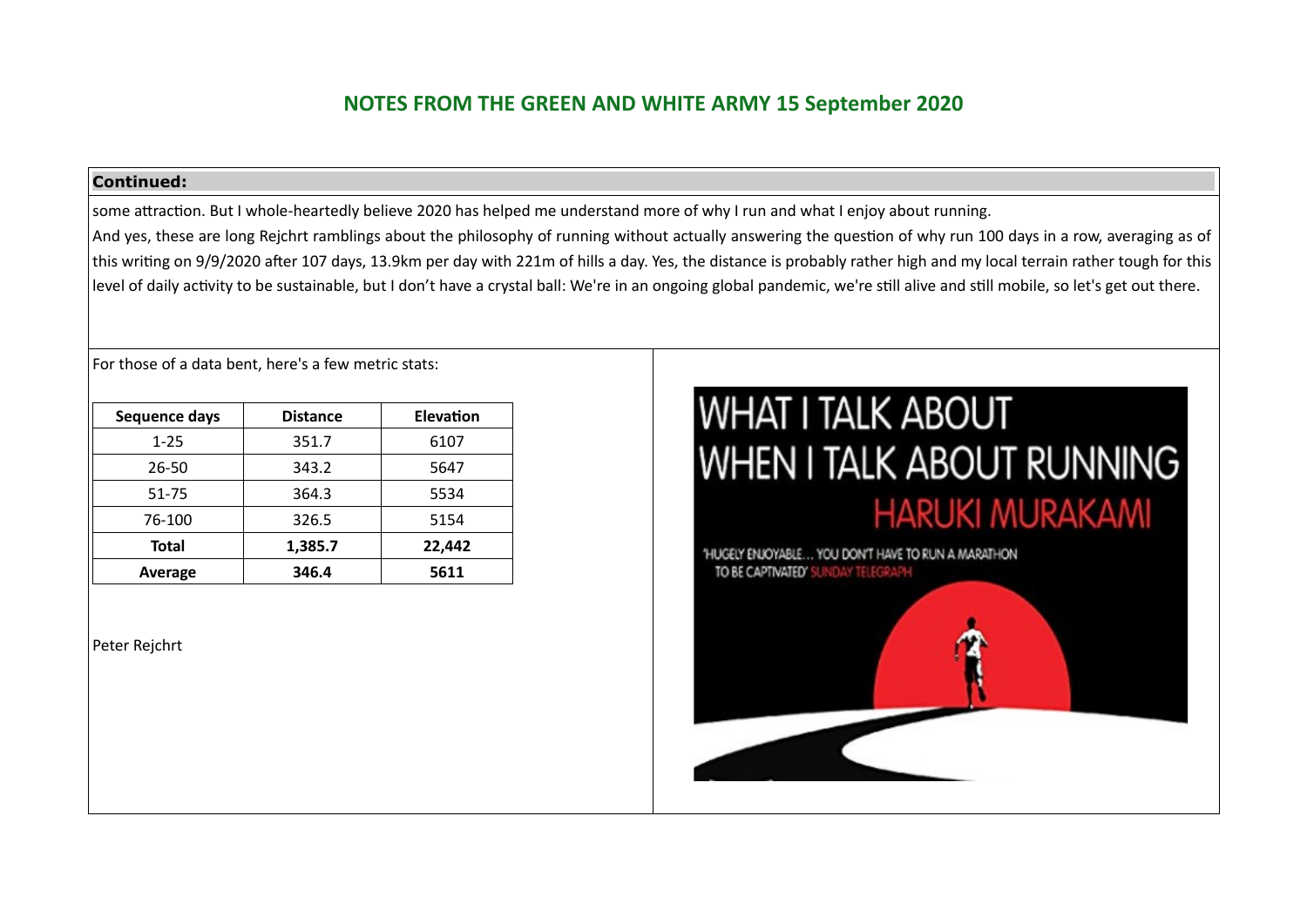#### After all that running here are a few words from **David Green** on his cycling adventures:

So Clive has asked me to provide an explanation for why I am doing 'all this cycling', although I also read this as having to justify why I am cycling, not running! Happy to oblige Clive and hope at least one other person may be mildly interested. In 2019 I had two operations on my left knee, one in February and one in November. I was convinced the first op had not resolved the issue and a follow up MRI scan proved that to be the case, so having weighed up the pro's and con's I went back for more. The second op was performed by a different surgeon – but both of them warned me that my running days were probably over – although I did like the way that one of them put it when he said "I've given up telling runners to stop running as they don't listen. It's your knee and your life and it's up to you how long you want your knee to last." I took this as a clear green light that I would be able to run again in the future. But he did also recommend cycling and swimming instead. I am terrible at and don't enjoy swimming so I (literally) dusted my bike down and got it out of the loft.

At first my only reason for wanting to cycle was the hope that it would strengthen my knee so that I could run again. I think because of this is felt like a chore and was not enjoyable. But then a change of mind set enabled me to enjoy the cycling for the cycling. It took me months to get up to any sort of distance or speed and I honestly thought my cycling days were over too. But with a lot of perseverance



it started to come good, I have got back to going on group rides with my cyclist friends and I have managed a few achievements too – highest ever miles in a month (720), fastest ever ride (average 19.1mph) and at time of writing I am only 50 miles short of my 'most miles in a year' having just tipped over the 3,000 mark. The unknown at the moment is whether my strategy to strengthen the knee to enable me to run has been effective. I have been out running a few times, it's felt a bit laborious but so far so good – no knee pain at all !! I'm reasonably confident that I can do a few 5k's a week without doing myself any damage, but I am now enjoying the cycling so much (and aiming for 4,000 miles this year) that I think I am going to continue with that for the time being and cautiously switch to running when winter is setting in. I am still really missing parkrun and will be very happy to plod round one of them whenever they are allowed to start up again. The big question then is going to be how long can I keep up with my keenest runner child, who has PB'd in each of the 5 parkruns he has done – the most recent at Lymington on 14 March in a time of 28:25, aged 7 and a half.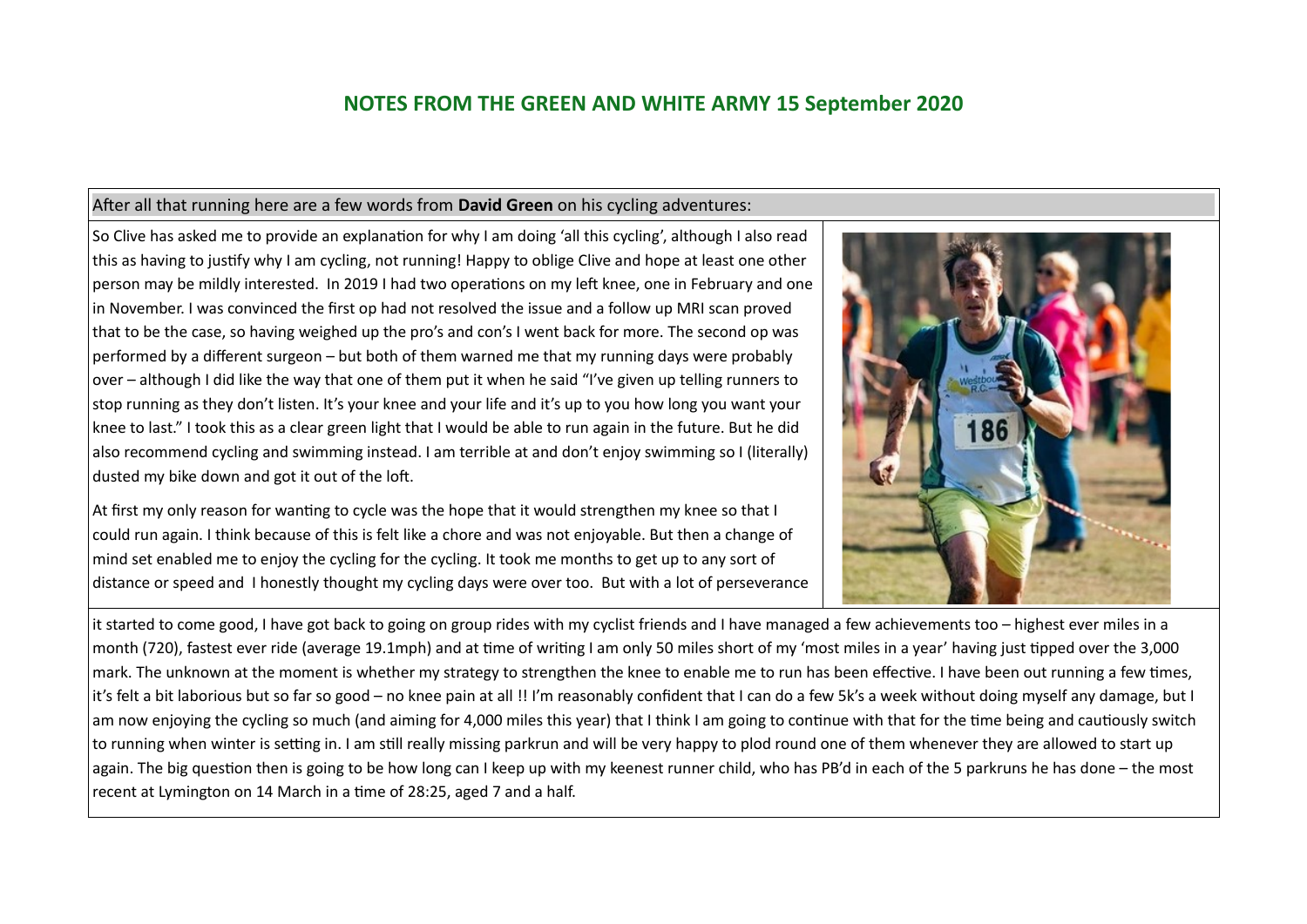Parkrun has announced that they hope to return before the end of October. Meantime thanks go to **Felicity Hooper** for continuing to administer the phenomenon that is **farkrun**.



#### **Weekly Club results**

| Club                 | No. of<br>runners | Points for<br>most | 3 farkruns | Points for 3 6 farkruns<br>farkruns | farkrun | Points for 6 12 farkruns Points for | 12 farkrun | 24 farkruns Points for | 24 farkruns | <b>Total points</b> |
|----------------------|-------------------|--------------------|------------|-------------------------------------|---------|-------------------------------------|------------|------------------------|-------------|---------------------|
|                      |                   | runners            |            |                                     |         |                                     |            |                        |             |                     |
| Westbourne RC        |                   |                    |            |                                     |         |                                     |            |                        | 18          |                     |
| Christchurch Runners |                   |                    |            |                                     |         |                                     |            |                        |             |                     |
| Deckchair Dynamos    |                   |                    |            |                                     |         |                                     |            |                        |             |                     |
| Poole AC             |                   |                    |            |                                     |         |                                     |            |                        |             |                     |
| Littledown Harriers  |                   |                    |            |                                     |         |                                     |            |                        |             |                     |
| Bournemouth AC       |                   |                    |            |                                     |         |                                     |            |                        |             |                     |

1 point per runner Number of runners completing farkrun for the club

2 points per runner Individual completing three farkruns

3 points for the club Club with the most runners

4 points per runner Individual completing six farkruns

5 points per runner Individual completing twelve farkruns

6 points per runner Individual completing twenty four farkruns

#### **Cumulative club results**

| :lub                 | <b>Total points</b> |
|----------------------|---------------------|
| <b>Nestbourne RC</b> | 568                 |
| Christchurch Runners |                     |
| Deckchair Dynamos    | 228                 |
| littledown Harriers  |                     |
| oole AC              |                     |
| semouth AC           |                     |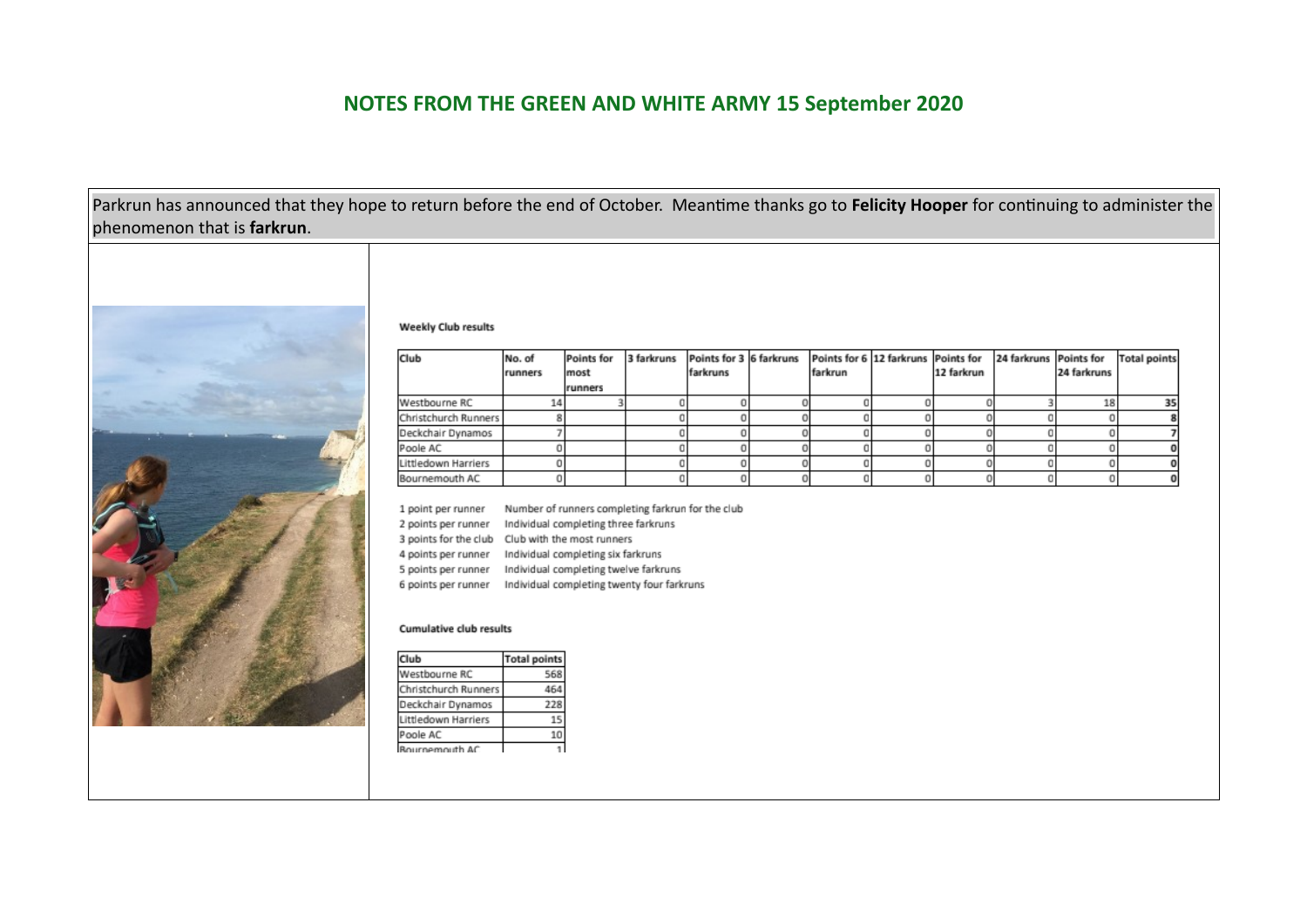| Thanks to Aaron Beaton who has stepped up to devise a second TT route (and a simple one to follow at that). See Face Book for the route and you<br>have until 21 <sup>st</sup> September to register your attempt.                                                                                                                                                                                                       |                                                    |                                                                    |  |  |
|--------------------------------------------------------------------------------------------------------------------------------------------------------------------------------------------------------------------------------------------------------------------------------------------------------------------------------------------------------------------------------------------------------------------------|----------------------------------------------------|--------------------------------------------------------------------|--|--|
| Route Nine - Matt Bishop's Westbourne Loop                                                                                                                                                                                                                                                                                                                                                                               |                                                    | Route Ten 'The Rectangle                                           |  |  |
| Aaron Beaton<br>Richard Colbourne*<br>Matt Bishop**<br><b>Tim Evans</b><br>David Child<br>Geoff Parrott<br>*"I think my my Fitbit broke at the beginning but another interesting<br>undulating route."<br>**"With my current fitness level I was regretting putting the hills in<br>before I had even left Marlborough road and I'm not sure the steps<br>were a good idea - they are steeper than I realised, hopefully | 34.04<br>34.55<br>37.48<br>38.13<br>38.29<br>42.37 | enn H<br>Site of<br>Stevenson<br>Forest Rd                         |  |  |
| everyone took them easy and didn't slip down them. I had planned to<br>run it this weekend but I've been unwell - luckily I did a trial run<br>midweek so I have a time to submit. I hope everyone that ran it<br>enjoyed the route and didn't find it too much of a challenge like I did."                                                                                                                              |                                                    | reside Rd<br><b>Brank</b><br>ıb<br>Branksome<br><b>Chine Beach</b> |  |  |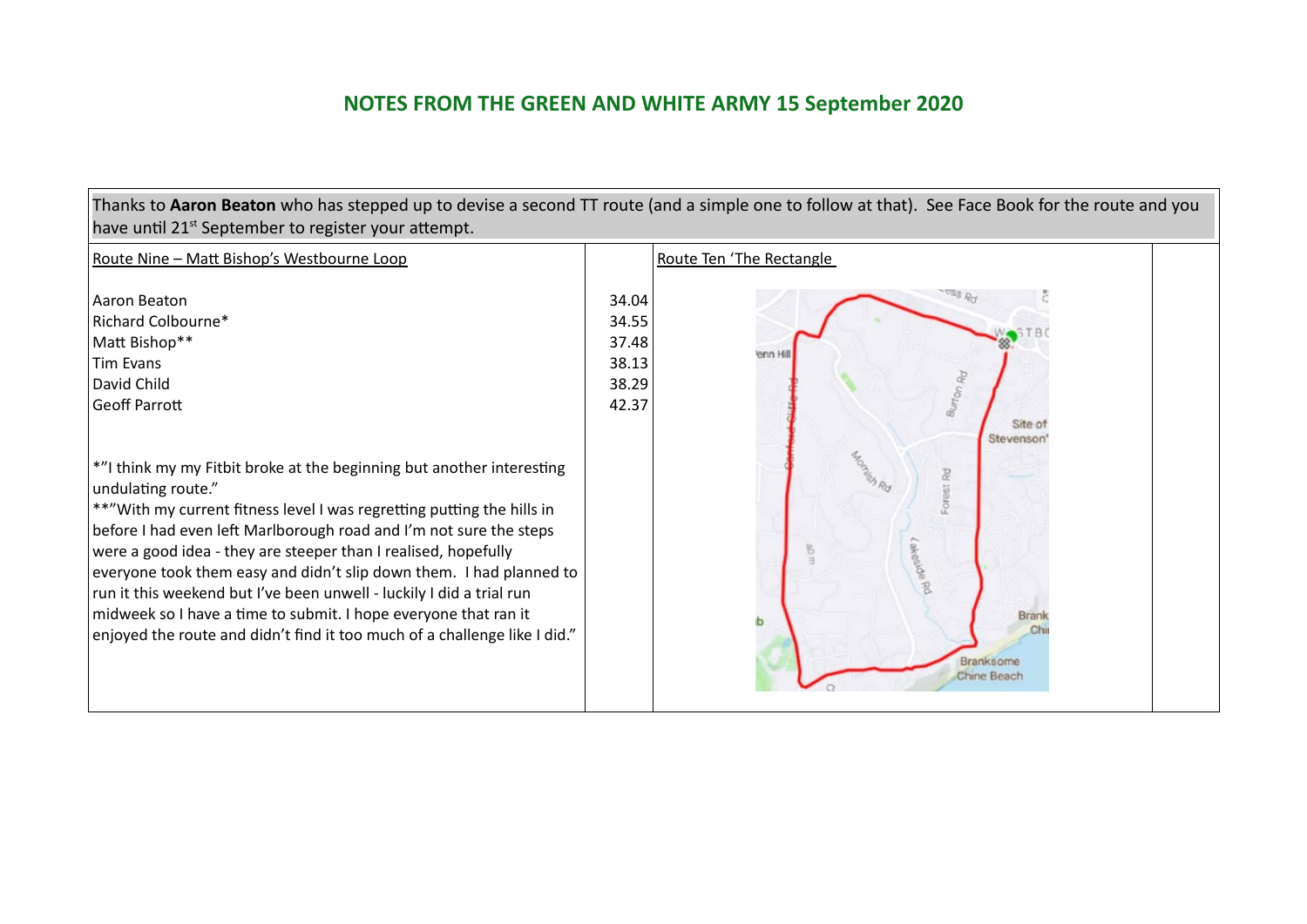#### Liz Dyble was the 'winner' of Judith Coole's Treasure Hunt, but having already set one batch of clues has passed the baton on to me (see below).

So on to the next set of clues, which rather than a 'first past the post' Treasure Hunt is a 'who can score the most runs' Treasure Hunt. Yes, it is based on that popular in-car game 'Pub Cricket'. We've all played it, you know, the one that is more interesting than 'I-spy' and less violent than 'Yellow Car'. So the adapted rules for running are:

- You need to submit five photographs of pub signs.
- For each leg visible on the pub sign you score one run (note the word visible, the pub may be called The Black Watch but if there is only one soldier on the sign that is two legs equalling two runs). So, it is the pub sign that determines the score not the pub name
- Normally if there are no legs on the pub sign that is a wicket, but in the unlikely event of anyone submitting a pub sign with no legs on it, for this variant a legless sign is a dot ball.
- The photographs can be accumulated over any number of runs, but each run must be at last 5K (so, no you cannot stop the car when you see a high scoring pub sign and take a snap whilst jogging on the spot).
- $\bullet$  Closing date is 30<sup>th</sup> September.